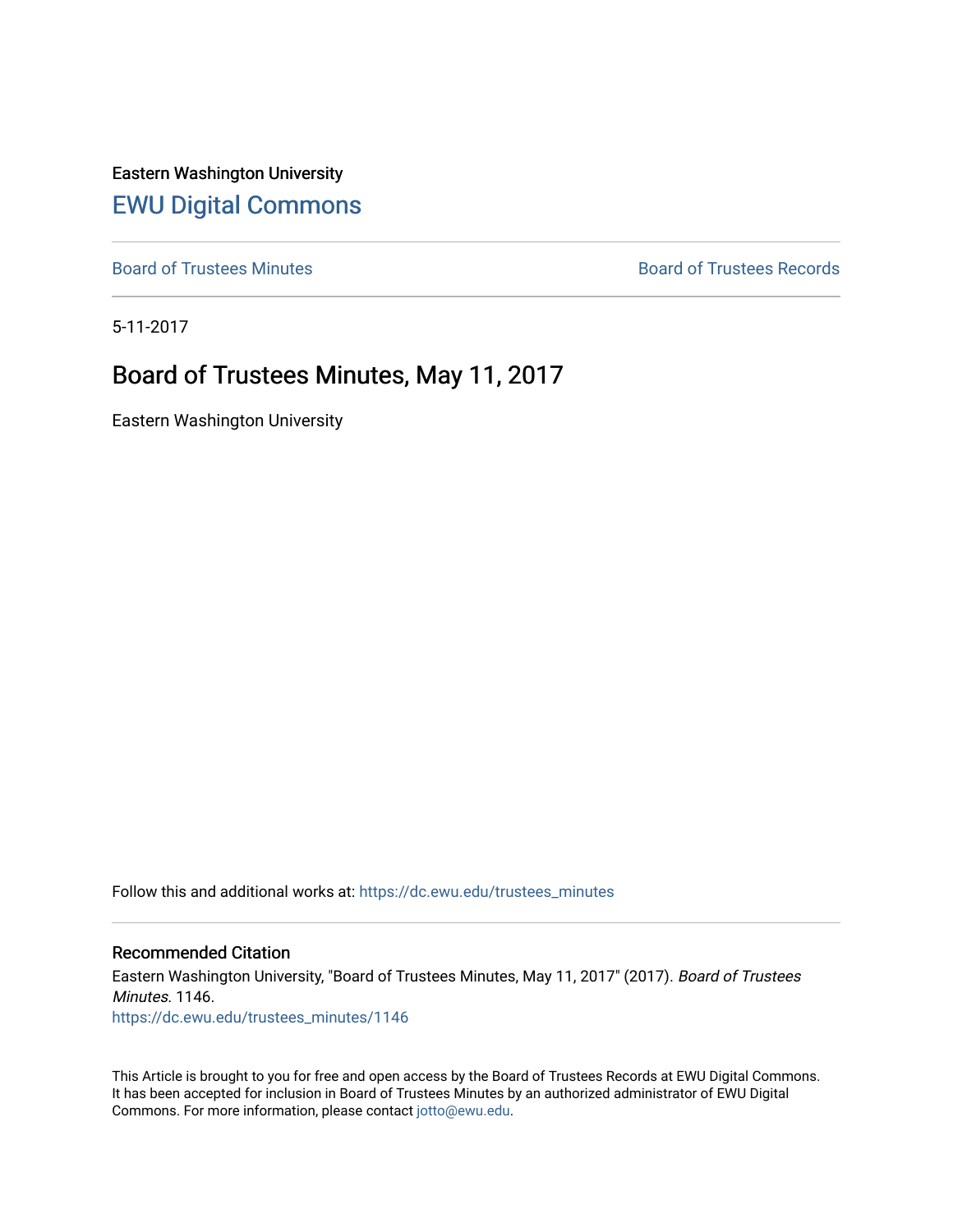

# **Board of Trustees'**

Regular Meeting

Friday May 12, 2017

# **MINUTES**

Trustees Present Michael Finley Uriel Iñiguez Ariel McMillan James Murphy Vicki Wilson

## Thursday, May 11

## **Work Session**

- 1. Avista update provided by Dr. Cullinan.
- 2. AGB Conference Update report from Judge Jim Murphy.
- 3. Board Retreat Planning and Evaluation Process. The Board discussed what it would like to cover at its upcoming retreat including:
	- Angela will look into hiring a consultant to talk about the evaluation process for the president.
	- Talk about new board member expectations as part of an orientation.
	- Process of recruitment
	- Identify why each trustee is in that role
	- Evaluate their role and how to carry it on
	- Paul can give history of this Board
- 4. Fundraising Consultant –Angela Jones is working with representatives across campus and Peter Smits to move forward.
- 5. Foundation Policy Mike Westfall provided history and current status of the policy. Bob Whaley will be contacted to help define this a bit more.

# Friday, May 12

# **Call to Order**

Chair Murphy called the meeting to order at 8:30 a.m.

*EWU is dedicated to a Student-centered learning environment, Quality, Access, Inclusiveness, and Integrity. Our mission is to expand opportunities for personal transformation through excellence in*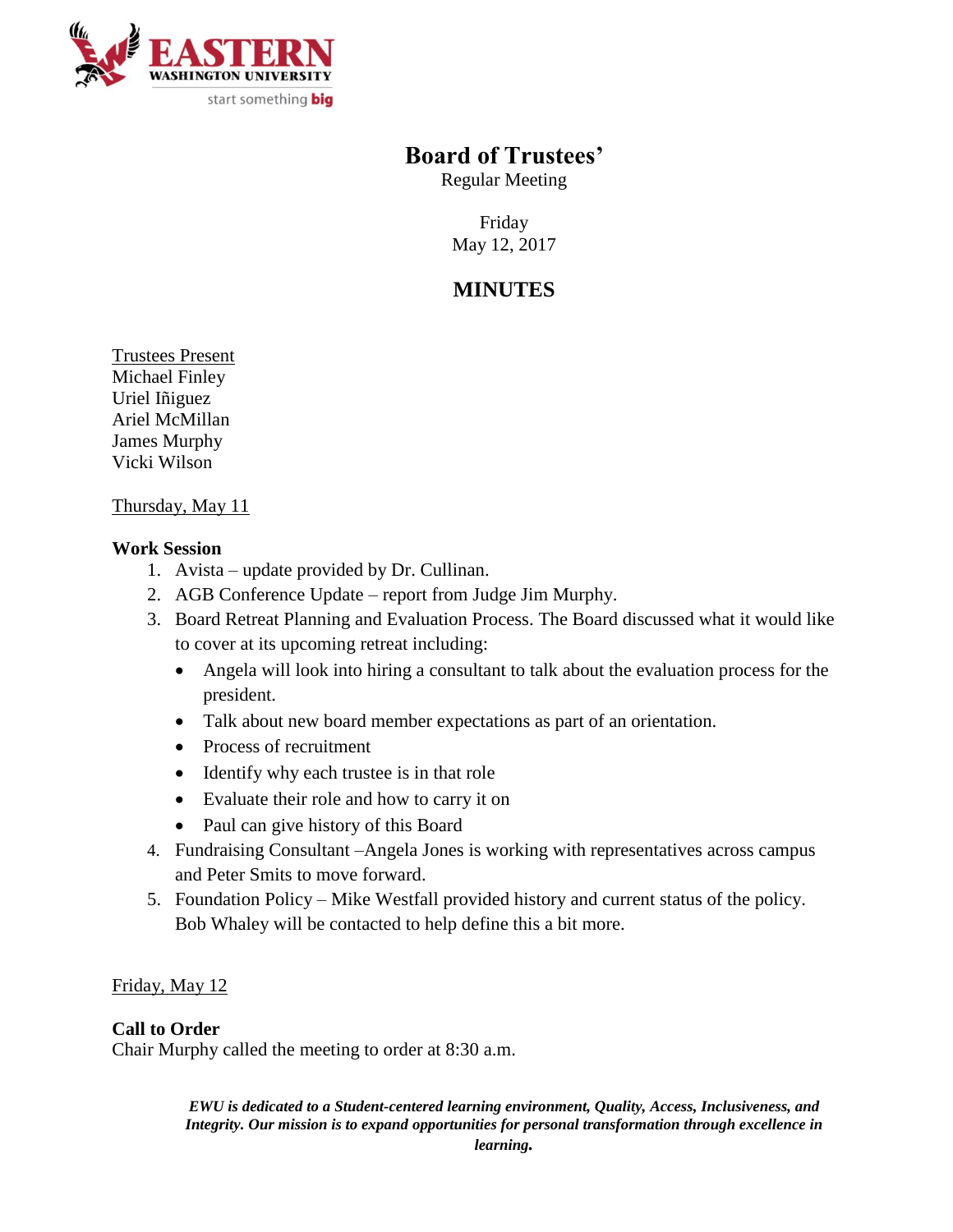

**Quorum** A quorum was present. Trustees Tanaka and Whaley were absent.

# **Board Committee of the Whole**

**Legislative update.** David Buri provided an update on legislative affairs.

**Student Tech Fee.** Dr. Gary Pratt-Vice President of Technology, Cody Koch-ASEWU President, and Wesley Snell-ASEWU Chair of the Technical Representative and Chair of the Tech Fee gave a presentation on their recommendation to increase the student tech fee by \$5.

**Student Conduct Code Follow Up**. Chelsea Goss, Amy Johnson and Annika Scharosch provided a presentation regarding the Student Conduct/Sexual Assault Overview.

**College Spotlight**. Dr. Lynn Briggs, Dean of University College, provided an introduction of the University College.

**General Education Update**. Dr. Scott Gordon updated the Board on the recent approval of a new general education model.

**Academic Affairs Update**. Dr. Scott Gordon shared accomplishments by the Academic Affairs team and initiatives that are ongoing to help student success.

**Debt Compliance Report**. Toni Habegger, Director of Budget Services, presented the overview of the outstanding debt, services and activities fee debt, housing and dining debt, University debt capacity, and debt and continuing disclosure policies.

**First read of the 2017-2019 Biennial Operating and Capital Budget**. Toni Habegger, Director of Budget Services, provided a presentation on budget policy and process timelines, planning and the role of the university.

**Policies**. Chelsea Goss provided a first read of the following policies:

- EWU 402-03 Accommodating Persons with Disabilities
- EWU 402-04 Investigations of Employees for Sexual Harassment & Sexual & Interpersonal Violence
- EWU 502-03 Student Newspaper
- EWU 603-10 Service Animals

# **Executive Session**

Chair Murphy announced the Board would convene in executive session under RCW  $42.30.110(1)(f)(g)$  and (i): to receive and evaluate complaints or charges brought against a public officer or employee; to evaluate the qualifications of an applicant for public employment or to review the performance of a public employee; and to discuss with legal counsel representing the

*EWU is dedicated to a Student-centered learning environment, Quality, Access, Inclusiveness, and Integrity. Our mission is to expand opportunities for personal transformation through excellence in learning.*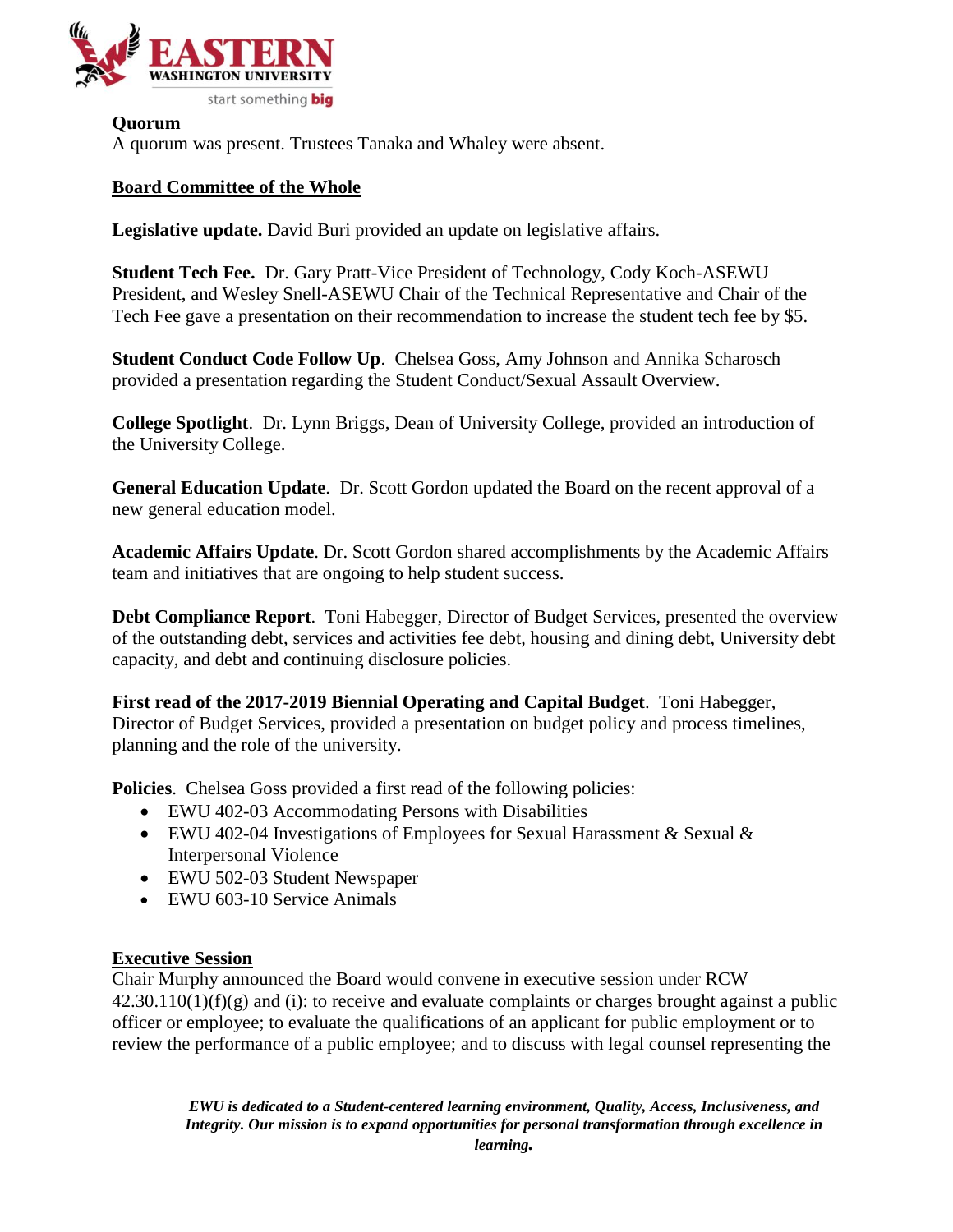

agency matters relating to agency enforcement actions, litigation, or potential. Executive session concluded at 1:00 p.m.

## **RECONVENE**

Chair Murphy called the regular meeting of the Eastern Washington Board of Trustees to order at 1:00 pm. Trustee Murphy noted that executive session lasted approximately 60 minutes, and no action was taken by the Board during the executive session.

## **Board of Trustees' Regular Meeting**

## **Reports**

## University President's Report

President Mary Cullinan's report included introducing EWU's new Basketball Head Coach, Shantay Legans. Dr. Cullinan also shared the Bloomsday Corporate Cup celebration she participated in. International visitors with Grant Smith were recognized.

### Board Reports/Acknowledgements

Chair Murphy congratulated all faculty nominated for the Trustees' Award this academic year. Among them were Drs. Awlad Hossain, Paul Lindholdt, Jane Pimentel and William Williams. The recipient for this year was Dr. William Williams.

#### Faculty Organization

President Jackie Coomes reported on being half-way through the 2016-17 school year. The FO continues to work on goals set at the beginning of the year and has been working with the administration on faculty committee appointments and university inclusiveness.

#### Associated Students

President Koch reported on the recent vote that did not pass and the plans to try again. Mr. Koch also reported on filling a vacant spot on the council with Ms. Dulce Gutierrez.

Classified Staff Union No report.

#### United Faculty of Eastern

President Michael Conlin reported on the UFE's work with the provost to ensure faculty activity plans are in place. Additionally, Dr. Conlin noted that they are fleshing out the merit aspect of the new faculty contract.

#### Public School Employees of Washington

President Tracy Durbin reported on the effects of the Center for Academic Advising and Retention (CAAR), new movement of staff, positivity, and bargaining.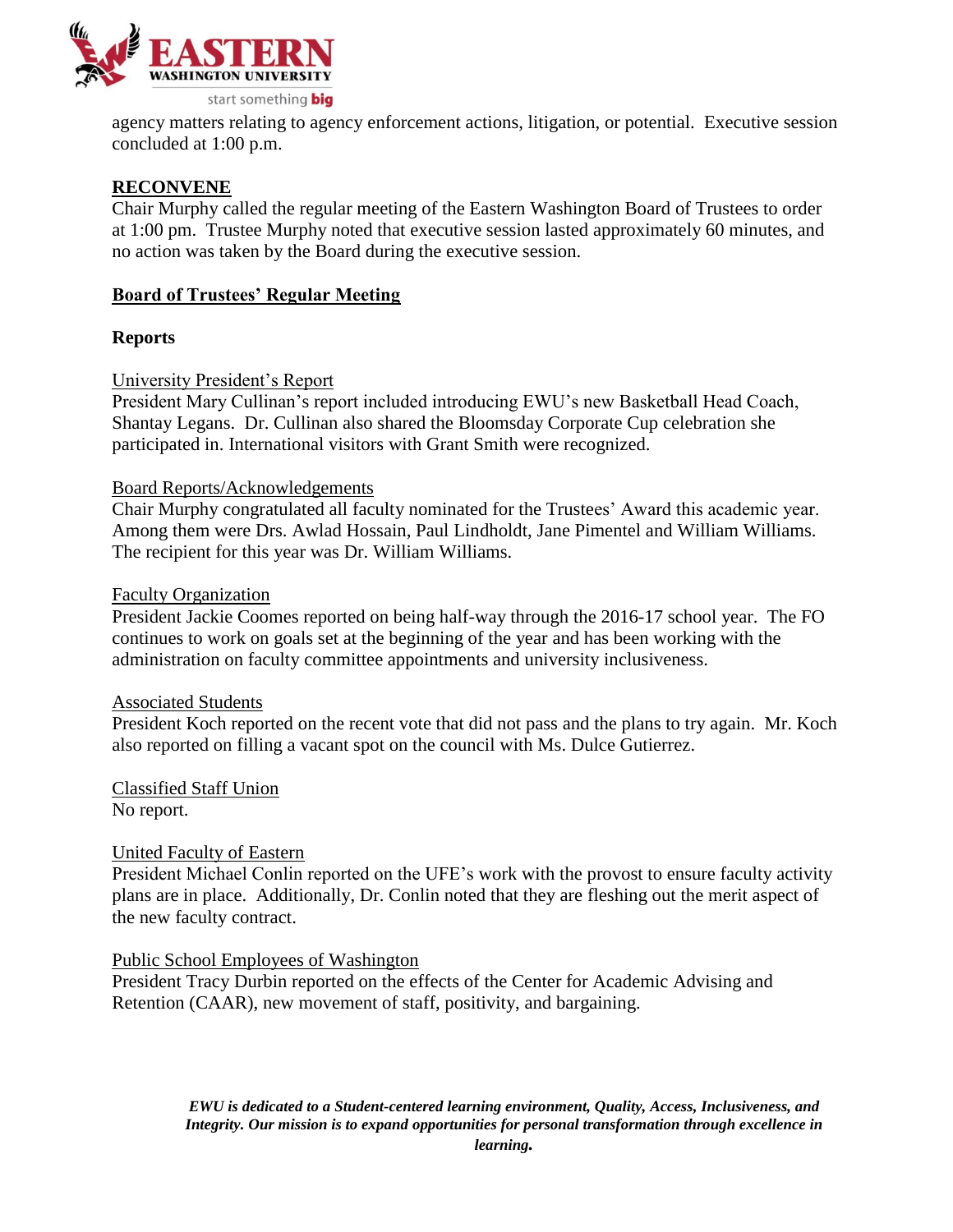

**Public Comment.** Chair Murphy offered the opportunity for public comments. Parents of students accused of sexual assault had the opportunity to share experiences their child(ren) went through.

## **Consent Action Items**

*Motion 05-01-17: Trustee Finley moved to approve the consent action items that included board of trustees' meeting minutes from February 24, 2017.*

*Seconded by Trustee Iñiguez. Motion carried.*

*Motion 05-02-17: Trustee Wilson moved to approve the consent action items that included Honorary Degrees to Jo Ann Kauffman, Kathy Privratsky and Kenneth Privratsky.*

*Seconded by Trustee Iñiguez. Motion carried.*

*Motion 05-03-17: Trustee Finley moved to approve the Harold and Verna Kleiner Scholarship be awarded to Hailey Kingman.*

*Seconded by Trustee McMillan. Motion Carried.*

*Motion 05-04-17: Trustee Finley moved to approve with no change to the Academic Integrity Code under WAC 172-90.*

*Seconded by Trustee Wilson. Motion carried.*

*Motion 05-05-17***:** *Trustee Finley moved to approve with no changes to the Adjudicative Proceedings under WAC 172-108.* 

*Seconded by Trustee Iñiguez. Motion carried.*

*Motion 05-06-17: Trustee Iñiguez moved to approve with no changes to the EWU Policy 201-04 Electronic Signatures.*

*Seconded by Trustee Finley. Motion carried.*